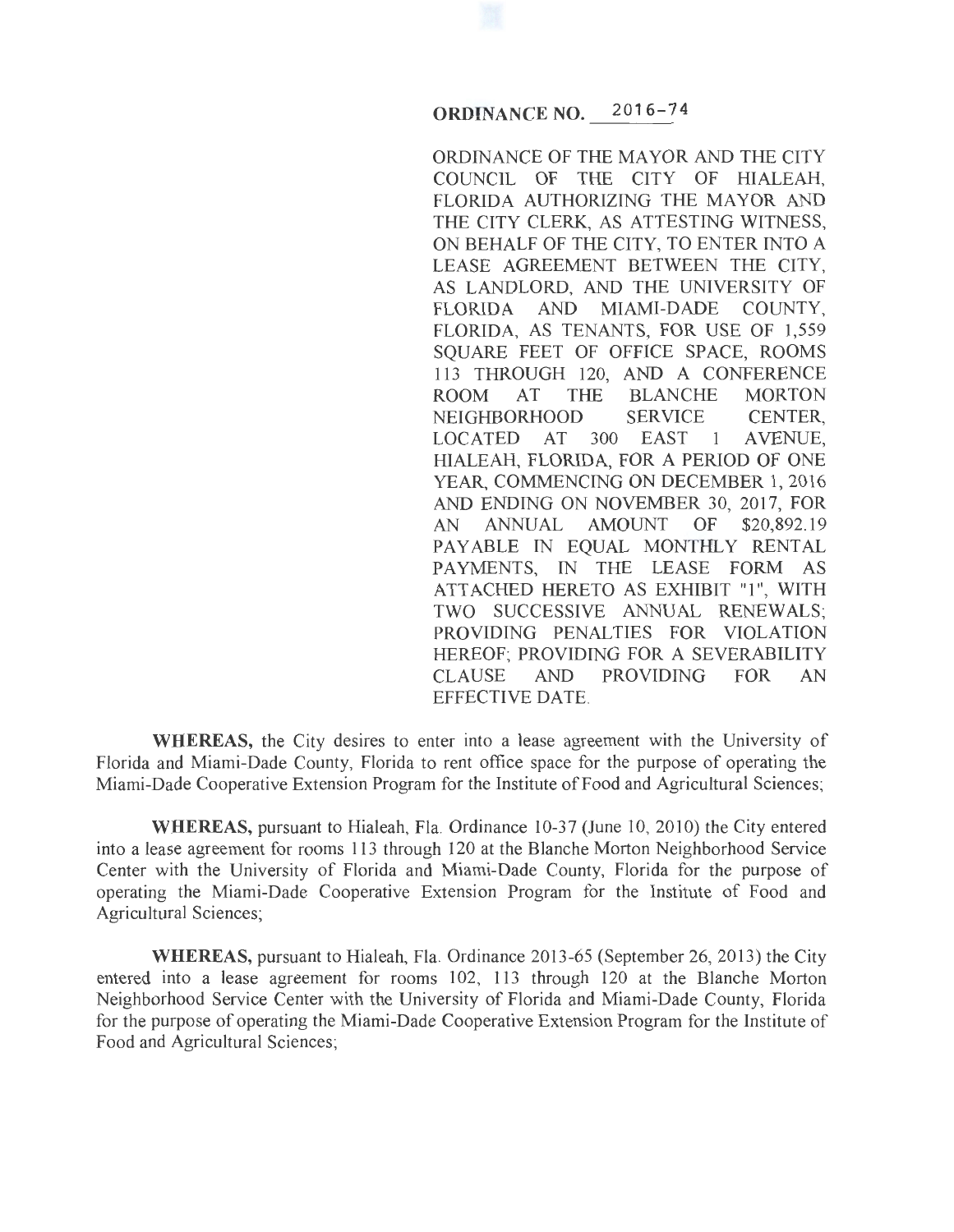ORDINANCE NO. 2016-74<br>Page 2

**WHEREAS,** the City desires to renew a lease agreement for rooms 1 13 through 120 and a conference room at the Blanche Morton Neighborhood Service Center with the University of Florida and Miami-Dade County, Florida for the purpose of operating the Miami-Dade Cooperative Extension Program for the Institute of Food and Agricultural Sciences.

NOW, THEREFORE, BE IT ORDAINED BY THE MAYOR AND THE CITY COUNCIL OF THE CITY OF IllALEAH, FLORIDA, THAT:

**Section 1:** The City of Hialeah, Florida hereby authorize the Mayor and the City Clerk, as attesting witness, on behalf of the City, to enter into a lease agreement between the City of Hialeah, as landlord, and the University of Florida and Miami-Dade County, Florida, as tenants, for use of 1,559 square feet of office space, rooms 113 through 120, and a conference room at the Blanche Morton Neighborhood Service Center, located at 300 East 1 Avenue, Hialeah, Florida, for a period of one year, commencing on December 1, 2016 and ending on November 30, 2017, for an annual amount of \$20,892.19, payable in twelve (12) equal monthly rental payments, in the form as attached hereto as Exhibit "1", with two successive annual renewals.

## **Section 2: Penalties.**

Every person convicted of a violation of any provision of the Code or any ordinance, rule or regulation adopted or issued in pursuance thereof shall be punished by a civil penalty not to exceed \$500.00 within the discretion of the court or administrative tribunal having jurisdiction. Each act of violation and each day upon which any such violation shall occur shall constitute a separate offense. In addition to the penalty prescribed above, the city may pursue other remedies such as abatement of nuisance, injunctive relief, administrative adjudication and revocation or suspension of licenses or permits.